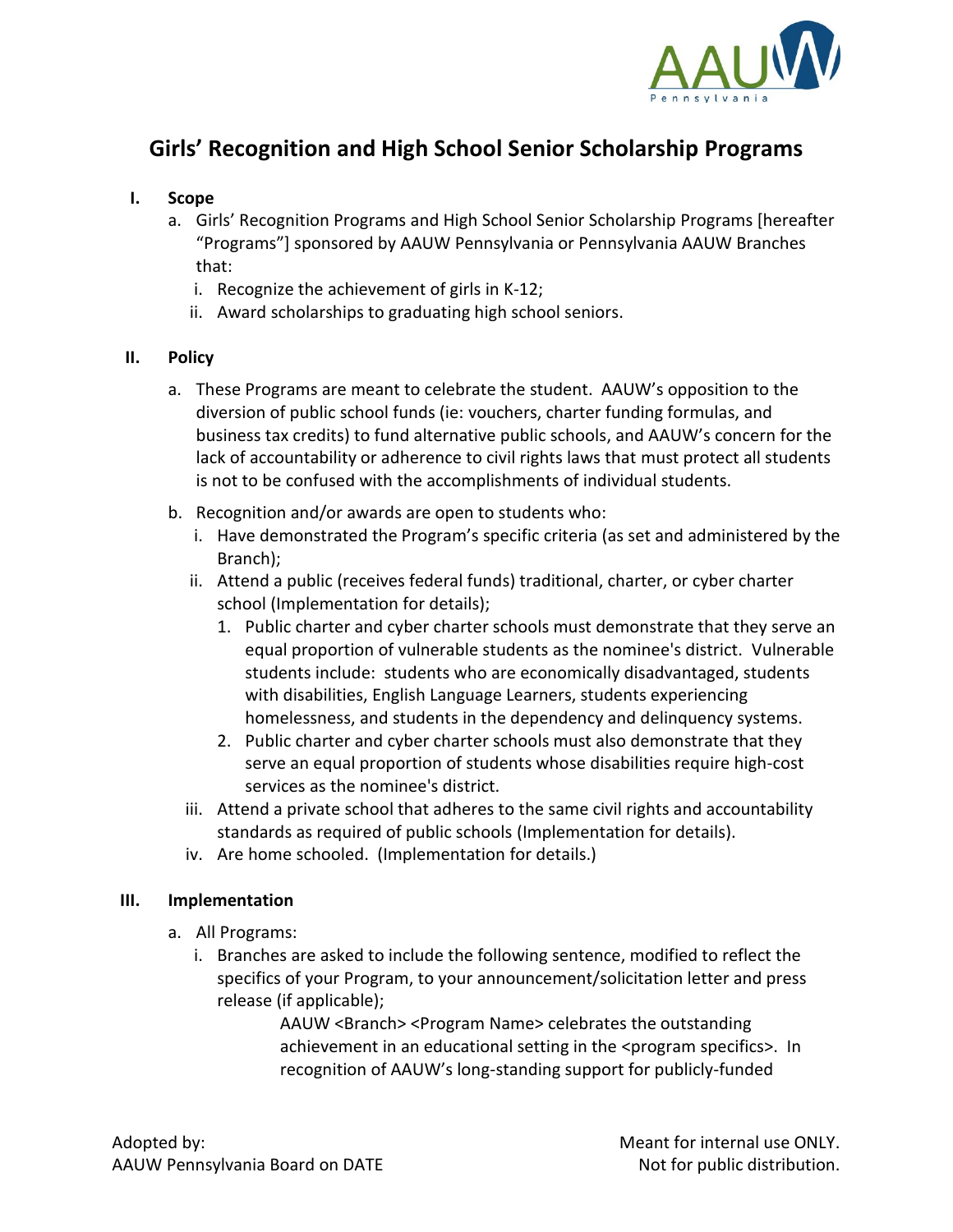

education, girls attending public <elementary, middle, high schools> (either traditional, charter, or cyber charter schools) are eligible to be nominated as long as the schools they attend demonstrate meeting established criteria.

- ii. Branches will not devalue or disregard school work completed in a non-traditional school setting.
- b. Regarding public charter schools, Branches
	- i. Are not required to contact public charter schools because:
		- 1. There is no way of knowing if a student from the school district(s) specified in your program is attending a public charter school, and
		- 2. Contacting all public cyber charter schools registered with the Pennsylvania Department of Education would be an administrative burden.
	- ii. Are required to send the standard appeal letter to a public charter school if contacted by the school as long as the following criteria are met.
		- 1. The public charter school must demonstrate they serve an equal proportion of vulnerable students as the nominee's district. Vulnerable students include: students who are economically disadvantaged, students with disabilities, English Language Learners, students experiencing homelessness, and students in the dependency and delinquency systems.
		- 2. The public charter school must demonstrate they serve an equal proportion of students whose disabilities require high-cost services as the nominee's district.
	- iii. Are required to include recommended students attending a public charter school that has demonstrated meeting the criteria above.
- c. Regarding public cyber charter schools, Branches
	- i. Are not required to contact public cyber charter schools because:
		- 1. There is no way of knowing if a student from the school district(s) specified in your program is attending a public cyber charter school, and
		- 2. Contacting all public cyber charter schools registered with the Pennsylvania Department of Education would be an administrative burden.
	- ii. Are required to send the standard appeal letter to a public cyber charter school if contacted by the school as long as the following criteria are met.
		- 1. The public cyber charter school must demonstrate they serve an equal proportion of vulnerable students as the nominee's district. Vulnerable students include: students who are economically disadvantaged, students with disabilities, English Language Learners, students experiencing homelessness, and students in the dependency and delinquency systems.
		- 2. The public cyber charter school must demonstrate they serve an equal proportion of students whose disabilities require high-cost services as the nominee's district.